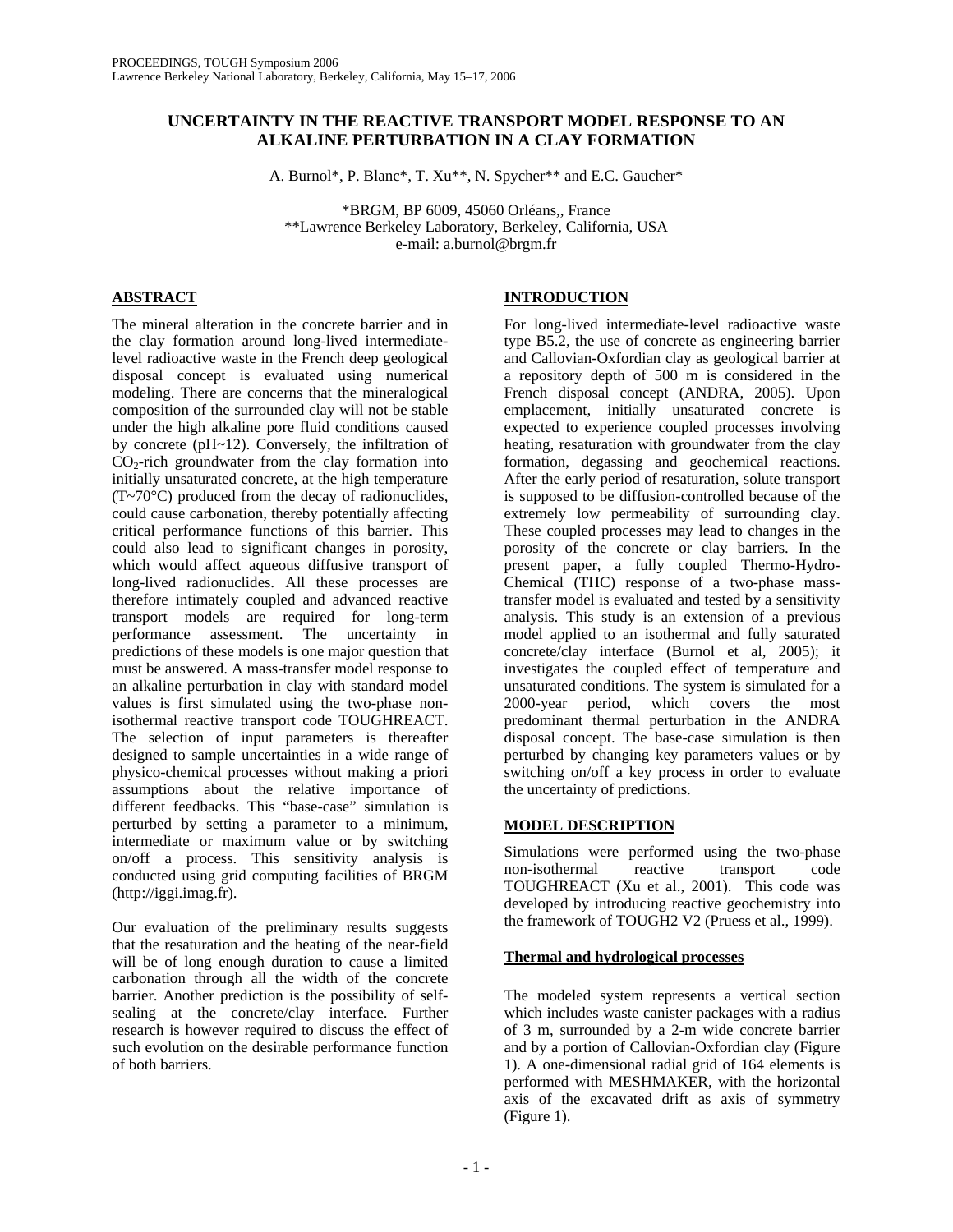<span id="page-1-0"></span>

*Figure 1. ANDRA design of a deep repository in clay (500m) for long-lived intermediate-level radioactive waste* 



<span id="page-1-1"></span>*Figure 2. Residual thermal power of 9 packages B5.2*

Because of the length of the drift (270 m, [Figure 1\)](#page-1-0), the modeled system represents an infinite linear string of identical waste packages and an additional element of infinite volume represents constant boundary conditions. The dimensioning, the power of the canisters at the time of deposition (460 W after 10 years, see [Figure 2\)](#page-1-1), the thermal properties of the engineered barrier are factors that control the temperature which must not exceed 70°C in the ANDRA concept for the B5.2 waste. The initial conditions in the concrete barrier are assumed to be 50°C temperature, 1 atm pressure and 70% gas saturation. In clay, the initial conditions are assumed to be 25°C, 5 MPa (representing hydrostatic conditions at a disposal depth of 500 m) and fully

water saturated, which are the same as the boundary conditions. The hydrological and thermal properties of both media listed in Table 1 and 3 define the basecase simulation. Note that Van Genuchten formulation for the relative permeability and the

### **Geochemical processes**

The chemical system includes 12 aqueous components, 32 minerals and 1 gas. The mineralogy of both simulated media (concrete and clay) is based on previous studies (Gaucher et al, 2004). All the dissolution and precipitation reactions are assumed to proceed at local equilibrium because of the considered large time scale and large uncertainties in kinetic rate constants. The temperature dependence of thermodynamic equilibrium constants for all phases (solid, aqueous and gaseous phases) are automatically calculated by TOUGHREACT using a polynomial expression incorporated in a supported thermodynamic database converted from the PHREEQC database decribed in Gaucher et al. (2004). The list of the potential secondary phases (clay, cement and zeolites phases) is given for the base-case simulation [\(Figure 4\)](#page-2-1); this list will be modified during the sensitivity analysis by inhibiting the precipitation of one phase. The initial compositions in pore water in concrete at 50°C and in clay at 25°C are consistent with experimental data (Table 2). We imposed fixed geochemical conditions at the outer model boundary. The coupled transport and geochemical equations were solved using the Sequential Non-Iterative method.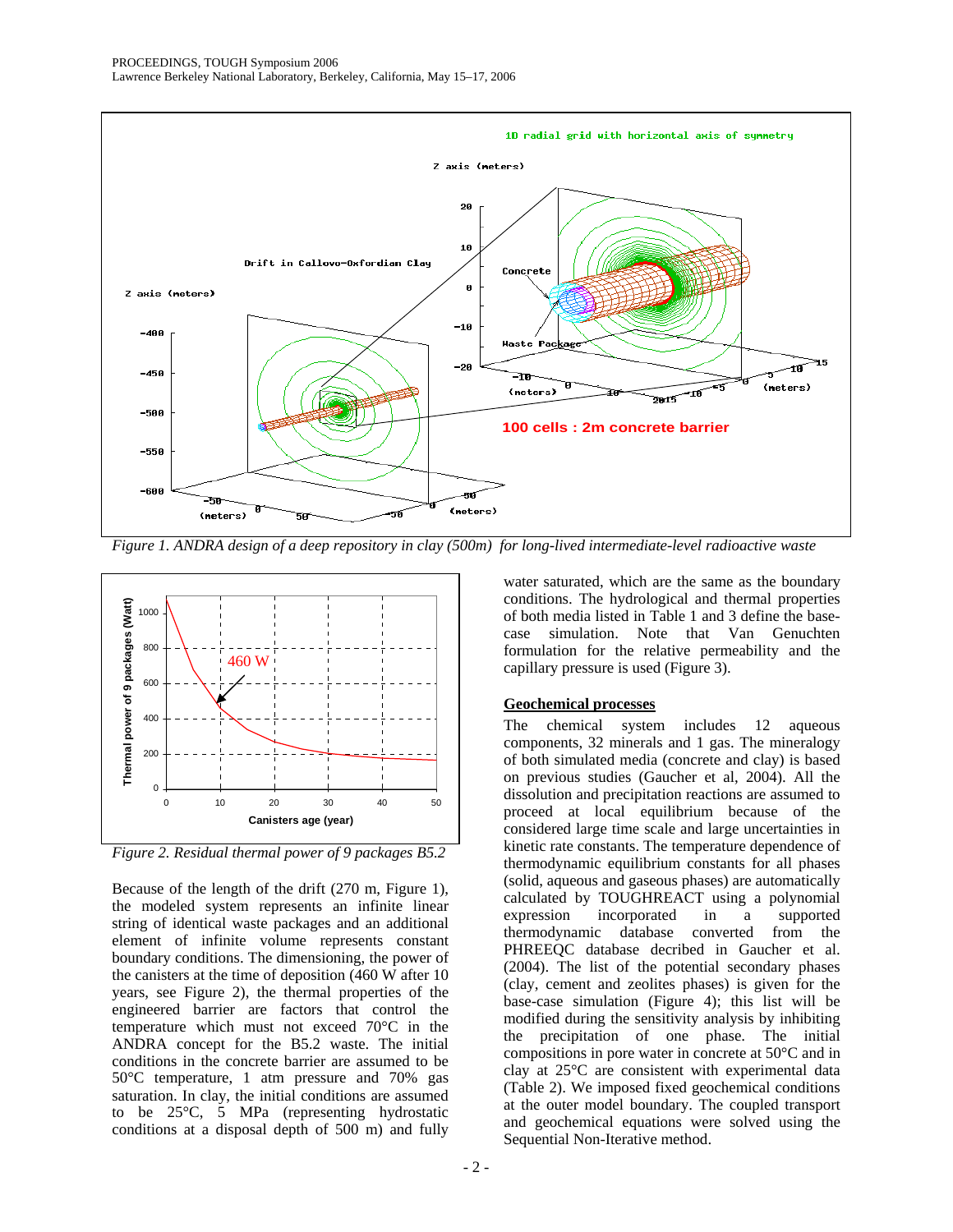<span id="page-2-0"></span>

*Figure 3. Van Genuchten function of concrete and clay capillary pressure used in the base-case simulation*

<span id="page-2-1"></span>

*Figure 4. Initial and secondary mineral phases considered in the base-case simulation*

Table 1. Hydraulic and thermal properties (base-case)

| Properties               | Concrete               | Clay       |
|--------------------------|------------------------|------------|
| Van Genuchten Po (Pa)    | $2x10^6$               | $15x10^6$  |
| Van Genuchten m          | 0.317                  | 0.317      |
| Specific Heat $(J/kg K)$ | 917                    | 817        |
| Permeability $(m2)$      | $1.77 \times 10^{-19}$ | $10^{-20}$ |
| Porosity                 | 02                     | 0 144      |

Table 2. Initial composition of concrete and clay pore waters (total aqueous concentration in molal)

| Species    | Concrete   | Clay       |
|------------|------------|------------|
| рH         | 11.7       | 7.6        |
| $'$ Ca++'  | 0.1883E-01 | 0.1484E-01 |
| $'Mg++'$   | 0.1418E-07 | 0.1309E-01 |
| 'Na+'      | 0.2022E-01 | 0.3192E-01 |
| 'CI-'      | 0.1011E-01 | 0.3030E-01 |
| 'SiO2(aq)' | 0.2654E-05 | 0.9976E-04 |
| 'HCO3-'    | 0.8881E-05 | 0.6775E-03 |
| 'SO4--'    | 0.1583E-03 | 0.3180E-01 |
| $K +$      | 0.1011E-01 | 0.4168E-02 |
| $'$ Al+++' | 0.6675E-05 | 0.1489E-07 |

### **RESULTS AND DISCUSSION**

### **Base-Case Simulation**

First, we used the base-case setup discussed above to simulate the reactive transport model response to the alkaline and thermal perturbation.

### *Spatial evolution of temperature*

A maximum temperature around 70°C at the canisterconcrete interface is reached about 10 years after waste emplacement ([Figure 5\)](#page-3-0). This prediction is consistent with the ANDRA design (2005). At the concrete-clay interface (X=5m in [Figure 5\)](#page-3-0), the maximum temperature is about 65°C. After 2000 years, the difference between the calculated temperature and the ambient temperature  $(25^{\circ}C)$  is less than 5°C.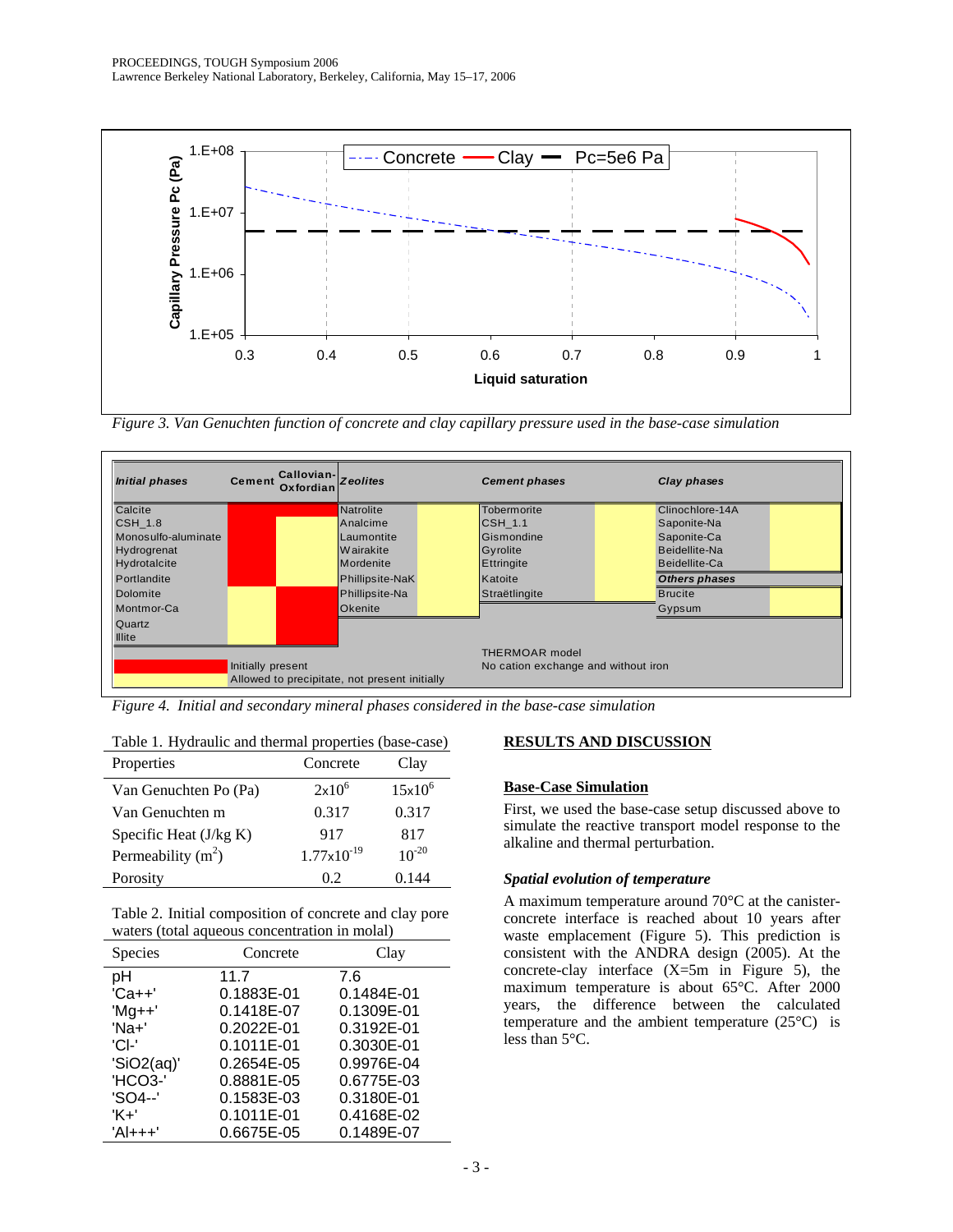

*Figure 5. Spatial evolution of the temperature around the waste packages* 

X(m) radial distance from Waste Packages

 $17$ 

19 21  $\overline{23}$ 

25

### *Concrete resaturation time*

9  $11$ 13 15

<span id="page-3-0"></span>80

75

70

65

60

55  $T(C)$ 50

 $4<sup>1</sup>$ 

40

35

30

 $25$ 

Because of the ventilation during the emplacement period, the concrete barrier will be initially only partially water-saturated and with a lower pressure than in surrounding clay. The clay pore water will be therefore driven to the concrete under both hydraulic pressure and capillary pressure gradients. The period necessary to reach complete resaturation is predicted to last 1800 years after emplacement [\(Figure 6\)](#page-3-1). This resaturation time depends on many parameters (permeability, capillary pressure of concrete/clay) and affects the possibility of gas phase diffusive transport.

<span id="page-3-1"></span>

*Figure 6. Spatial evolution of the liquid saturation in the concrete barrier (3m<X<5 m)*

#### *Carbonation of concrete*

During the early period of resaturation concrete, the high  $CO<sub>2</sub>$  partial pressure in surrounding clay pore will be redistributed by gas phase diffusive transport. The high pH of concrete will cause the solubilization following the reaction  $CO<sub>2</sub>(g) + 2OH^- \rightarrow CO<sub>3</sub><sup>-</sup> +$  $H<sub>2</sub>O$  [\(Figure 7\)](#page-3-2).

<span id="page-3-2"></span>

*concrete (3m<X<5 m)*

This solubilization will cause in turn the following carbonation of concrete by dissolution of portlandite and precipitation of calcite :  $CO_3^- + Ca(OH)_2(s) \rightarrow$  $CaCO<sub>3</sub> + 2OH$  [\(Figure 8\)](#page-3-3).

<span id="page-3-3"></span>

*Figure 8. Dissolution of portlandite and precipitation of calcite in concrete (3m<X<5 m)*

It can been seen in [Figure 8](#page-3-3) that this carbonation process is however limited, with a maximum change in portlandite volume fraction within 2000 years of - 0.003, i.e. about 10% of the initial value. This process of degassing of  $CO<sub>2</sub>$  and therefore the carbonation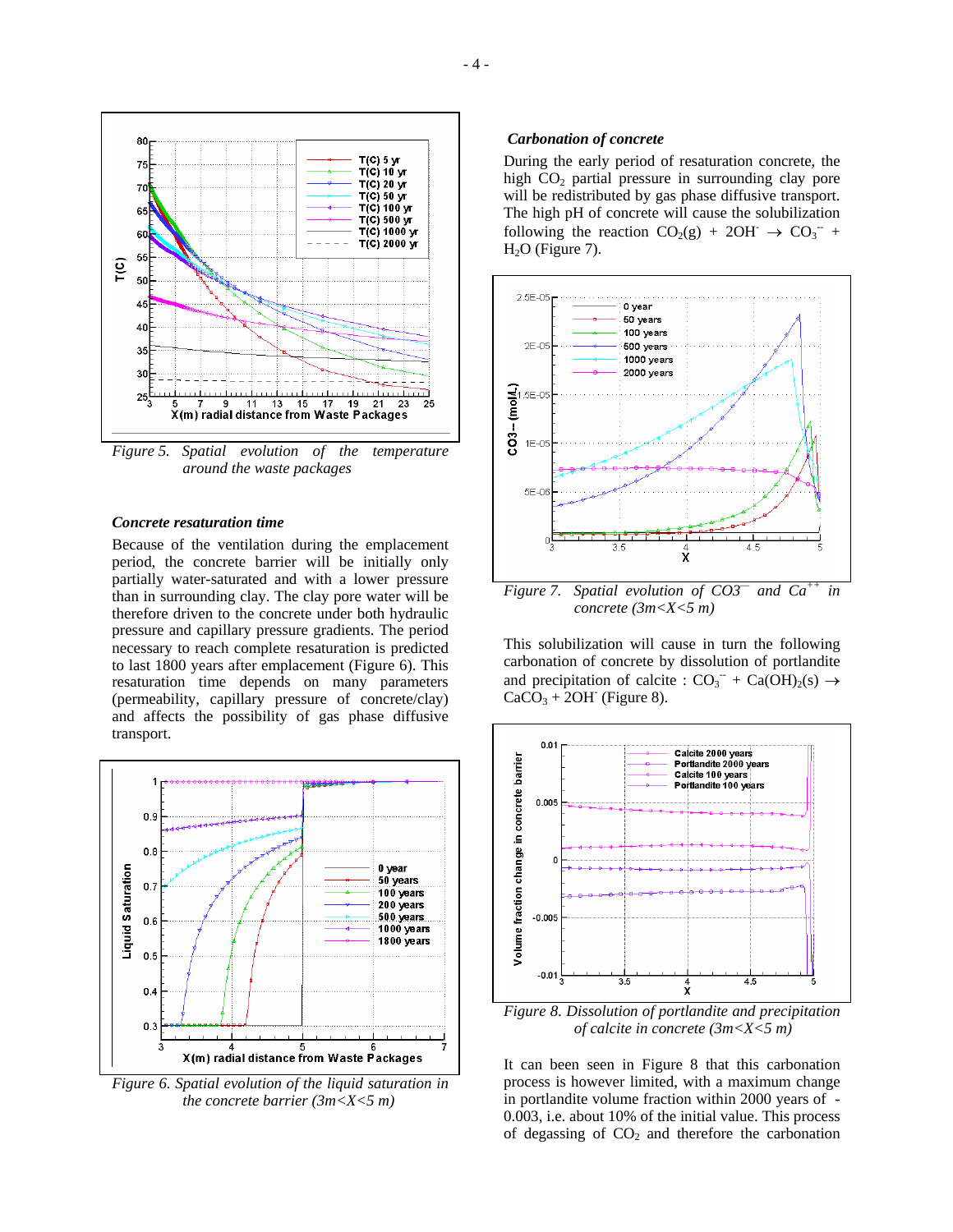process will be increased by the heating due to the waste packages [\(Figure 9\)](#page-4-0). These processes will be discussed in the following sensitivity analysis.

<span id="page-4-0"></span>

*Figure 9.*  $CO_2(g)$  *in volume fraction and temperature in concrete (3m<X<5 m)*

#### *Porosity change*

The carbonation process described above causes only a slight decrease of porosity (about –0.3%) at the canister-concrete interface. It can be seen that the major porosity change occurs in response to the pH gradient at the concrete-clay interface ([Figure 10\)](#page-4-1).

<span id="page-4-1"></span>

*Figure 10. Spatial evolution of porosity at concreteclay interface (base case)*

There is even an occlusion of the porosity, i.e. a volume fraction change equal to the porosity after 900 years. To further understand the reactions that cause this drastic change, the major volume fraction changes of minerals are plotted after 2000 years. It can be seen that most of the change in porosity is

caused by precipitation of torbermorite ([Figure 11\)](#page-4-2), which has a very high molar volume  $(301 \text{ cm}^3/\text{mol})$ . The other major reaction paths in concrete are (1) hydrogarnet and portlandite dissolution and (2) monosulfoaluminate  $\rightarrow$  ettringite. In clay, the major paths are (3) dolomite  $\rightarrow$  calcite and (4) montmorillonite-Ca + quartz  $\rightarrow$  illite + saponite-Ca. These reactions paths are very similar to the reactions identified at 25°C by Lagneau (2002) and Gaucher et al. (2004).



<span id="page-4-2"></span>*Figure 11. Volume fraction change at concrete/clay interface after 2000 years (base-case)*

### **Sensitivity Analysis**

Parameters for sensitivity analyses were selected to examine uncertainties in a wide range of physicochemical processes without making a priori assumptions about the relative importance of different feedbacks. The base-case simulation was perturbed by setting a parameter to a minimum, intermediate or maximum value or by switching on/off a key process (Table 3). The feedback of the porosity on the diffusion coefficient (e.g. Archie Law) is not considered in this preliminary study.

#### *Inhibition of tobermorite precipitation*

Because tobermorite precipitation has been identified in the base-case simulation as a key process for the porosity change, the previous simulations are repeated without allowing this phase to form.

#### *Carbonation prediction*

There is no carbonation when an initial fully watersaturated condition is imposed in the concrete. [Figure](#page-5-0)  [12](#page-5-0) shows that the carbonation in concrete is indeed caused by the gas phase diffusive transport of  $CO<sub>2</sub>$ . This process increases with increasing temperature as shows the comparison of [Figure 8](#page-3-3) and [Figure 13.](#page-5-1)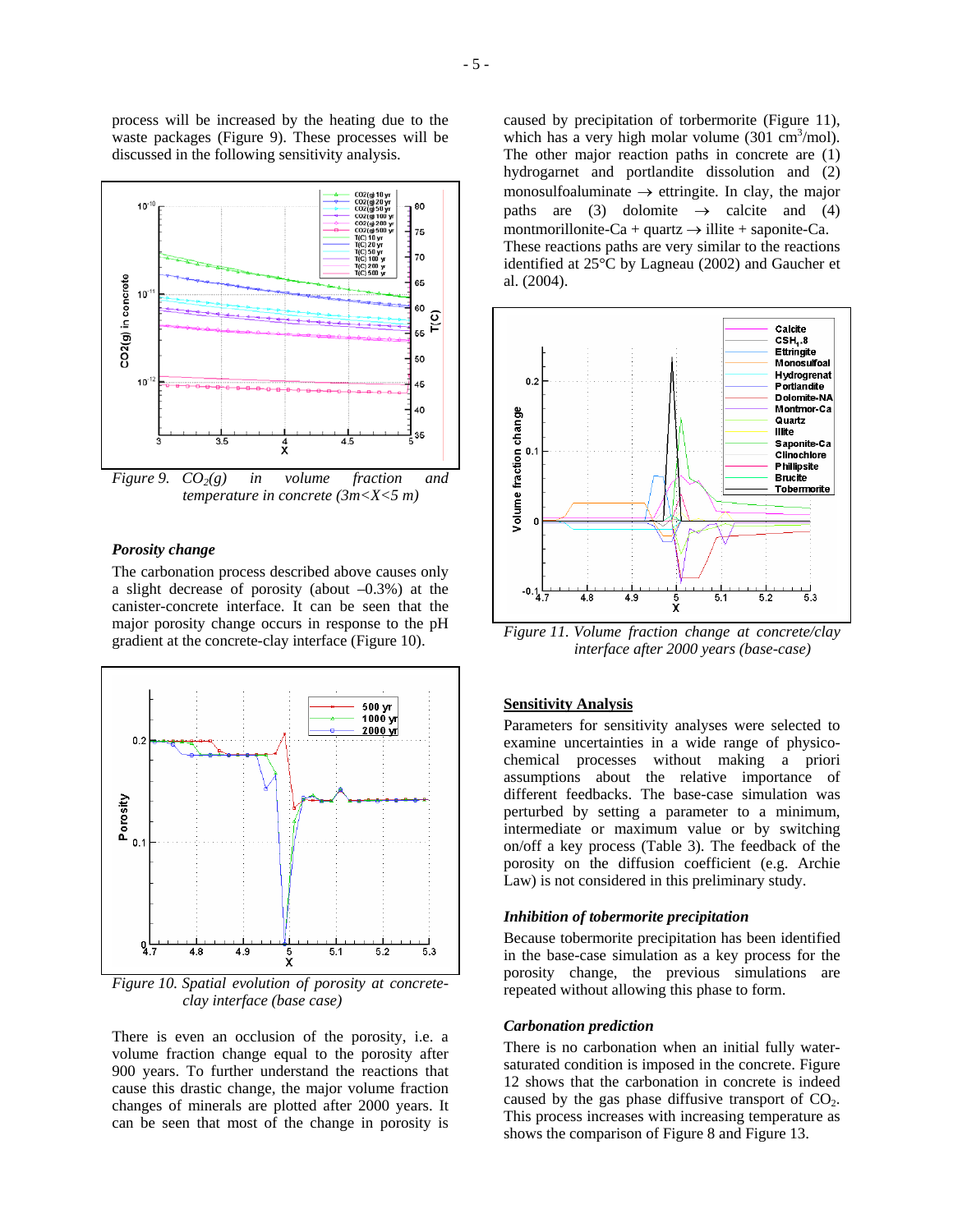| Parameter/Property                                                      | Low     | Intermediate | High | <b>Switch</b> |
|-------------------------------------------------------------------------|---------|--------------|------|---------------|
| Water diffusion coefficient( $m2s-1$ )<br>Thermal conductivity $(W/mK)$ | $1e-11$ | $1e-10$      |      |               |
| Concrete (at 0.3 water saturation)                                      |         | 1.5          | 2    |               |
| Clay (at full water saturation)                                         |         | 1.3          | 2    |               |
| Porosity in clay                                                        | 0.1     | 0.144        |      |               |
| Gaseous diffusive transport in concrete                                 |         |              |      | On/Off        |
| Initial fully water-saturated conditions                                |         |              |      | On/Off        |
| in concrete                                                             |         |              |      |               |
| Initial water saturation in concrete                                    |         | 0.3          | 0.5  |               |
| Isothermal conditions $({}^{\circ}C)$                                   | 25      |              | 50   | On/Off        |
| Tobermorite precipitation                                               |         |              |      | On/Off        |

*Table 3. Parameter values (grey shading denotes settings in the base-case scenario)*

<span id="page-5-0"></span>

*Figure 12. Volume fraction change of portlandite and calcite without gaseous diffusive transport* 

<span id="page-5-1"></span>

*isothermal conditions (25°C)*

### *Uncertainty in predicted porosity change*

In order to evaluate the uncertainty of prediction of porosity change at the interface, the changes of all simulations of Table 3 are plotted in [Figure 14.](#page-5-2)

<span id="page-5-2"></span>

*Figure 14. Porosity at the interface concrete/clay after 2000 years for all simulations* 

It can be seen that the change of porosity after 2000 years depends on many parameters and particularly at the first node in concrete  $(X=4.99,$  [Figure](#page-5-2) 14), where the sealing occurred in the base-case.

#### **CONCLUSIONS**

The two-phase non-isothermal base-case standard simulation presented in this paper reveals significant coupled thermal, hydrological and chemical processes (THC) : a limited carbonation along the entire width of the concrete barrier and a possible drastic change of the porosity at the concrete/clay interface before 2000 years. A first sensitivity analysis shows that the resaturation and the heating